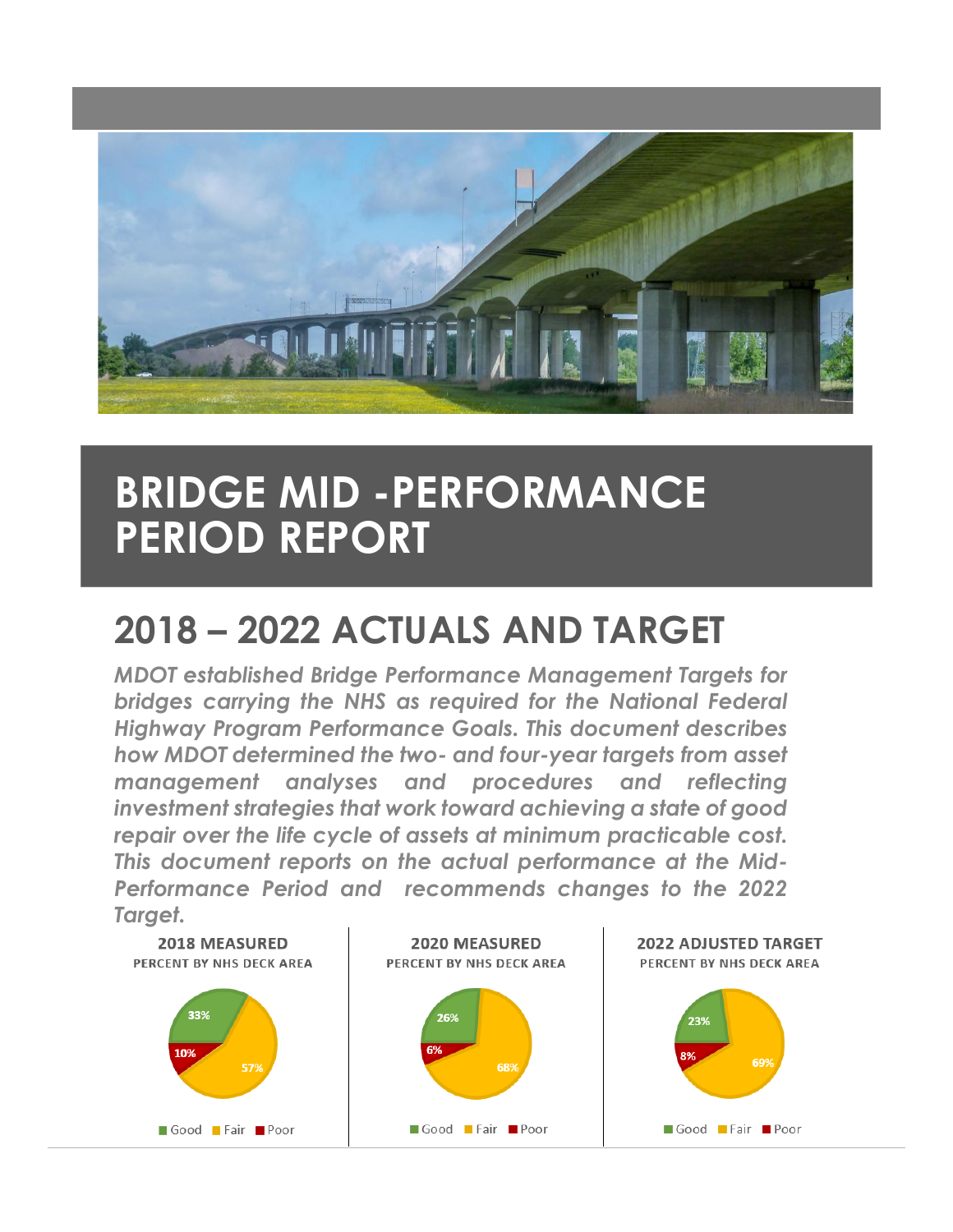# TABLE OF CONTENTS **Contents**

| -6 |
|----|
|    |
| 12 |
| 14 |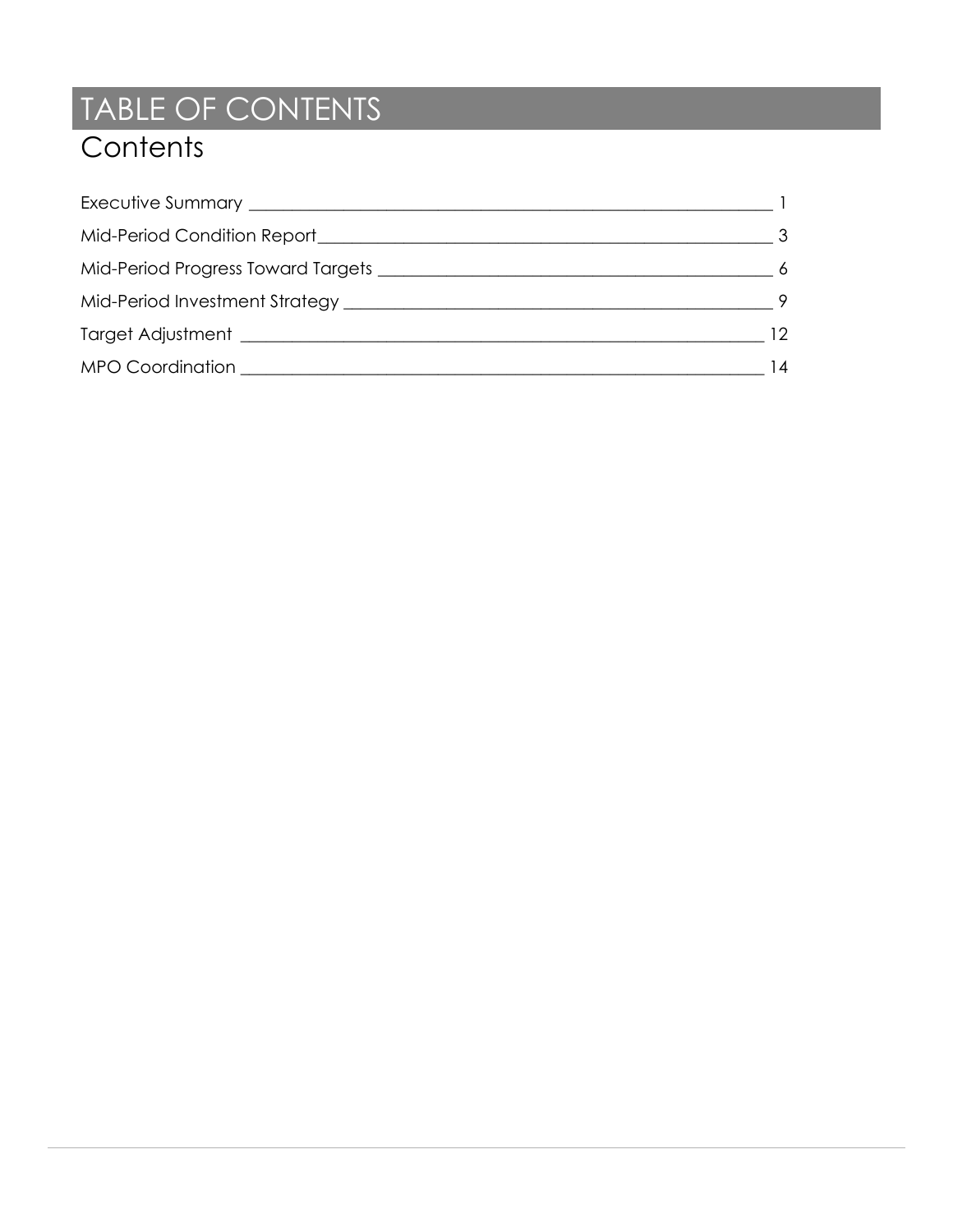## EXECUTIVE SUMMARY

### <span id="page-2-0"></span>Executive Summary

#### TPM REQUIREMENTS

Infrastructure Condition is one of the national Federal highway program performance goals as established by Congress. The goal is to maintain the highway infrastructure asset system in a state of good repair. As part of this endeavor, targets were required to be set for NHS bridge conditions. These targets are the conditions that we expected in the short term (two- and four-years) as we apply our strategies to achieve our long-term goals given fiscal constraints and competing needs between all the performance management areas and assets. This report documents the progress of MDOT, our bridge authorities, and local agencies in meeting the NHS bridge condition targets.

#### **TARGETS**

Using deterioration modeling and analysis of programmed projects, MDOT predicted that the percentage of deck area on the NHS in Good condition would decline, the percentage of deck area in Fair condition would increase and the percentage of deck area in Poor Condition would decrease. Targets were set based upon this information, allowing for uncertainties, and are presented in Figure 1.



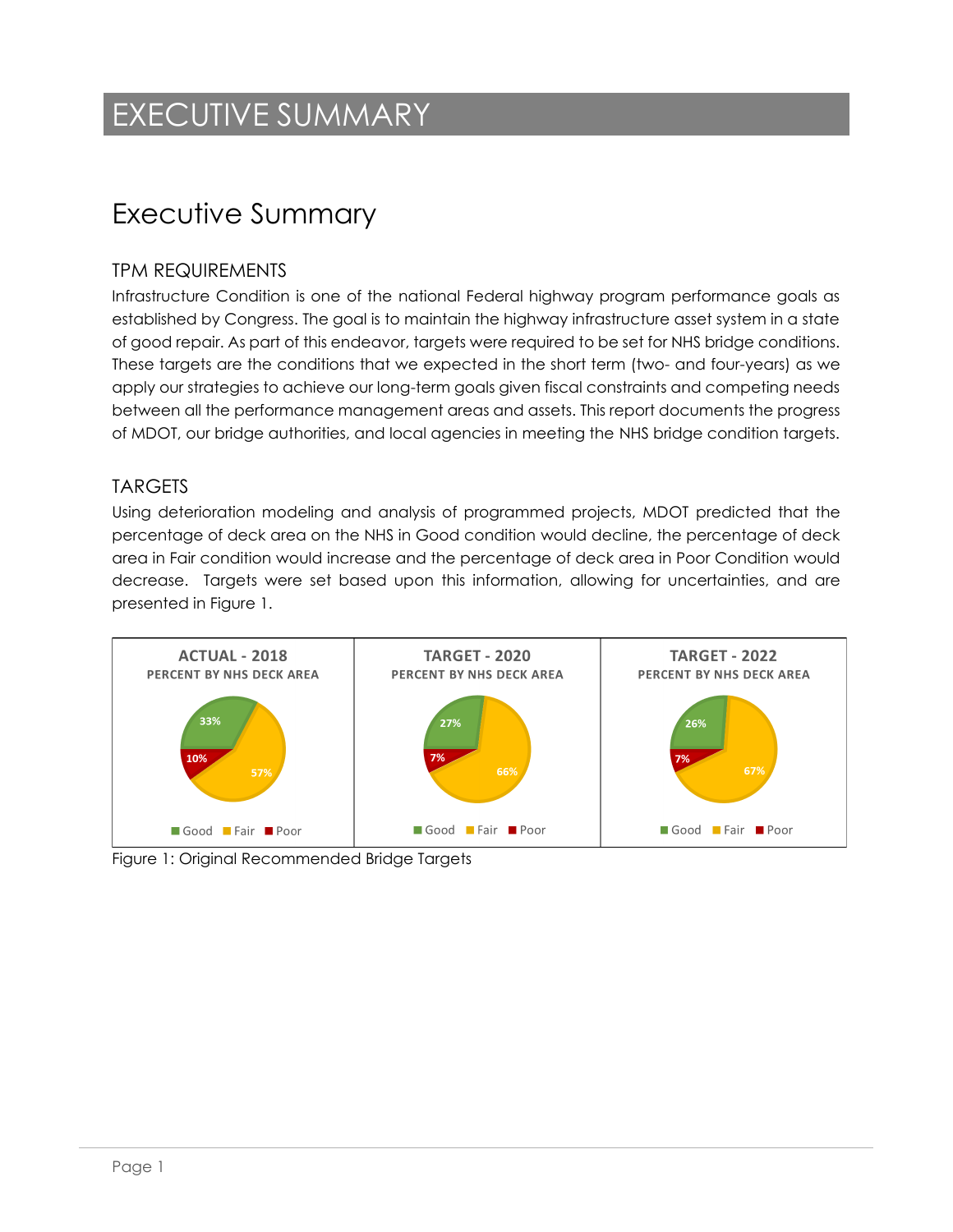## EXECUTIVE SUMMARY

#### MID-PERFORMANCE PERIOD

The baseline condition reported for 2018 reflected NHS NBI data through March 14, 2018. The midperformance period condition reflects NHS NBI data through March 13, 2020. The actual conditions report in March of 2020 were **26.3%** in Good condition, **67.5%** in Fair condition and **6.2%** in Poor condition, by deck area. This is within 1% of the predicted target values, and the Poor condition performance exceeded the target condition. The major factor leading to the Good condition target being missed was the impact of four large deck area bridges deteriorating into Fair condition faster than predicted. This will be discussed in further detail.





During the timeframe, the inventory changed slightly as owners continued to manage their bridges through projects and inspections. 235 bridges were removed, added, or modified leading to changes in bridge counts and deck area. Table 1 reflects the changes in the inventory from the 2018 baseline data to the 2020 mid-performance period data. In general, the number of NHS bridges increased while the total deck area decreased. The percent change both by count and by area is less than 1% of the total NHS area.

| Inventory Changes - 2018 to 2020 - Statewide |              |                  |              |                  |                       |                  |  |  |
|----------------------------------------------|--------------|------------------|--------------|------------------|-----------------------|------------------|--|--|
|                                              |              | 2018             |              | 2020             | <b>Percent Change</b> |                  |  |  |
| <b>Owner</b>                                 | <b>Count</b> | <b>Deck Area</b> | <b>Count</b> | <b>Deck Area</b> | <b>Count</b>          | <b>Deck Area</b> |  |  |
| Trunkline                                    | 2,729        | 32,936,116       | 2738         | 32,792,958       | 0.3%                  | $-0.4%$          |  |  |
| Authority                                    | 8            | 1,998,482        | 8            | 1,998,482        | 0.0%                  | 0.0%             |  |  |
| Local                                        | 225          | 2,425,951        | 221          | 2,361,559        | $-1.8%$               | $-2.7%$          |  |  |
| Total                                        | 2,962        | 37,360,549       | 2967         | 37,152,999       | 0.2%                  | $-0.6%$          |  |  |

Table 1: Inventory Changes – 2018 to 2020 - Statewide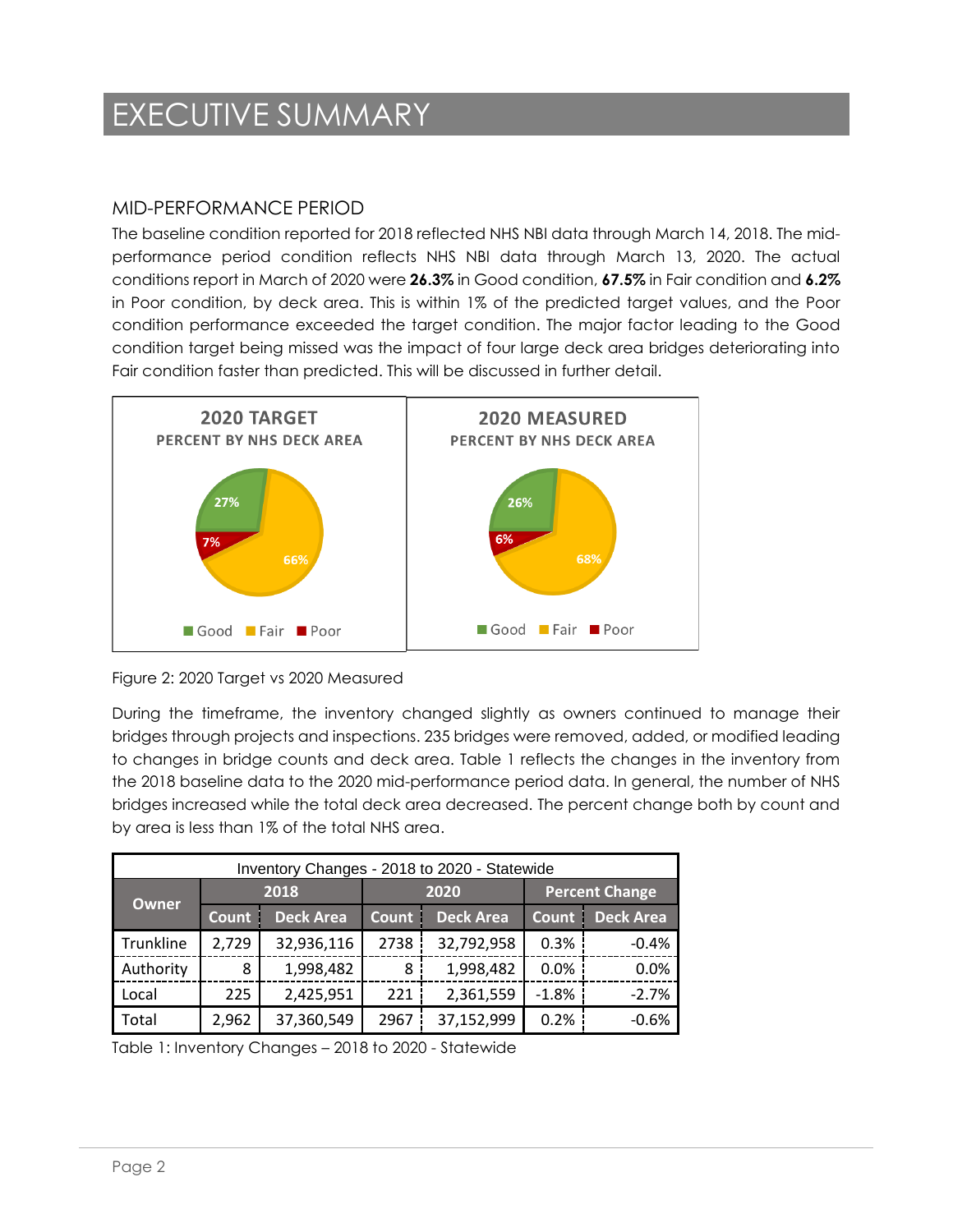# MID-PERIOD CONDITION REPORT

### MID-Period Condition Report

#### NATIONAL BRIDGE INSPECTION STANDARDS

Federal law, outlined in the National Bridge Inspection Standards (NBIS), defines a bridge as a structure carrying traffic with a span greater than 20 feet and requires that all bridges be inspected to monitor and report condition ratings. The FHWA requires that for each applicable bridge, the performance measures for determining condition be based on the minimum values for substructure, superstructure and deck or culvert.



#### Figure 3: ANATOMY OF A BRIDGE OR CULVERT

Condition ratings are based on a 0-9 scale and assigned for each culvert, or the deck, superstructure and substructure of each bridge. These ratings are recorded in Michigan's National Bridge Inventory (NBI) database through a web-based system called MiBRIDGE. According to Federal standards, ratings of 7 and above are in Good Condition, 4 and less are in Poor Condition, and the remainder are in Fair Condition. Condition ratings are an important tool for transportation asset management as they are used to identify preventative maintenance needs and to determine rehabilitation and replacement projects.

|         | <b>NBI Condition Ratings</b>                                                            |                       |                                                                                                                                                                                    |  |  |  |  |  |
|---------|-----------------------------------------------------------------------------------------|-----------------------|------------------------------------------------------------------------------------------------------------------------------------------------------------------------------------|--|--|--|--|--|
| $7 - 9$ |                                                                                         | Good Condition        | Routine maintenance candidate.                                                                                                                                                     |  |  |  |  |  |
| $5 - 6$ |                                                                                         | <b>Fair Condition</b> | Preventative maintenance and minor rehabilitation candidate.                                                                                                                       |  |  |  |  |  |
| 4       |                                                                                         | Poor                  | Major rehabilitation or replacement candidate.                                                                                                                                     |  |  |  |  |  |
| $2 - 3$ | Serious or<br>Poor<br>Critical<br>Condition<br>Imminent Failure<br>$0 - 1$<br>or Failed |                       | Emergency repair or high priority major rehabilitation or<br>replacement candidate. Unless closely monitored it may be<br>necessary to close until corrective action can be taken. |  |  |  |  |  |
|         |                                                                                         |                       | Major rehabilitation or replacement candidate. Bridge is closed<br>to traffic.                                                                                                     |  |  |  |  |  |

Table 2: NBI CONDITION RATINGS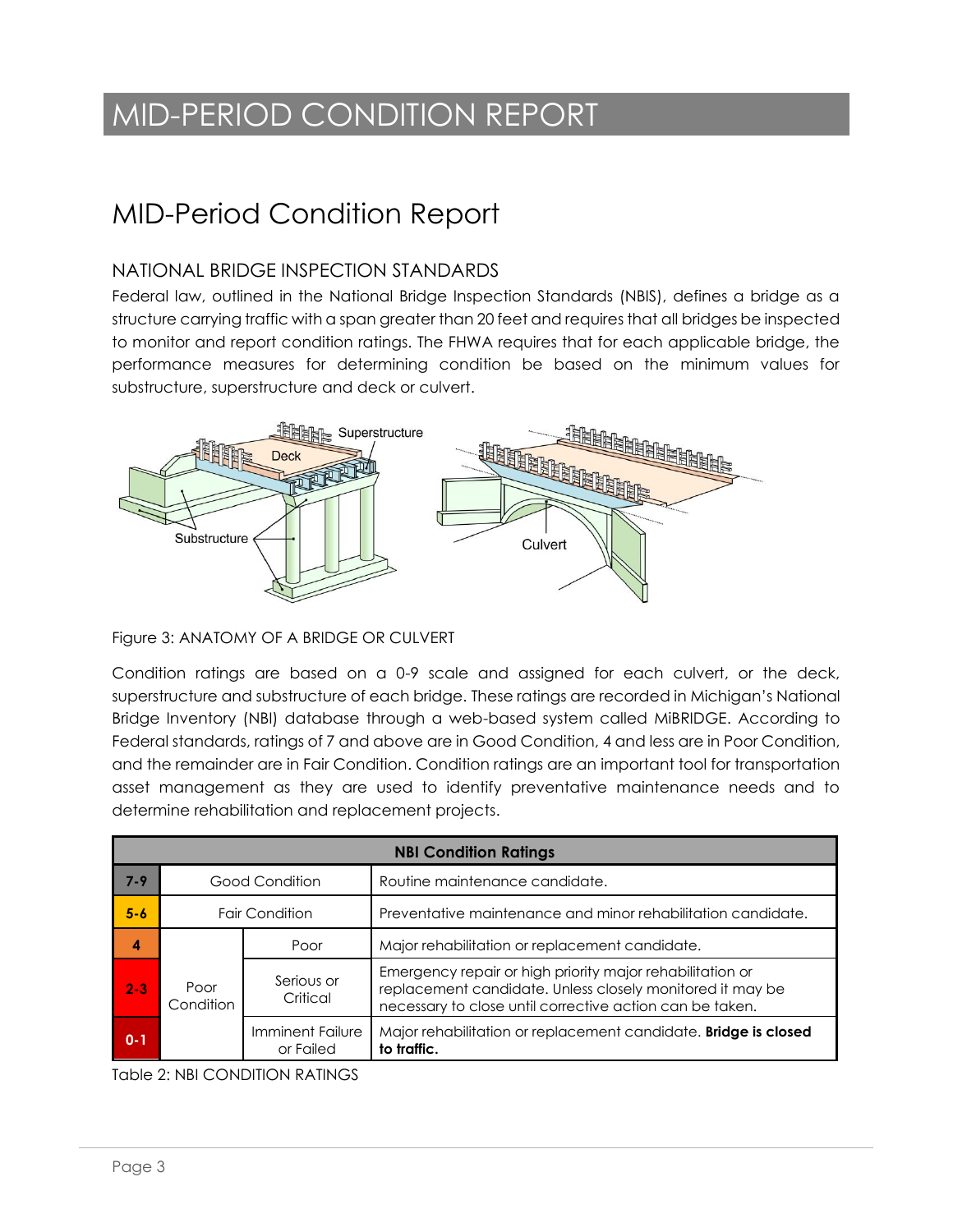# MID-PERIOD CONDITION REPORT

#### MID-PERFORMANCE PERIOD NHS BRIDGE CONDITIONS

Structures that meet the definition of a bridge according to the NBIS are recorded in the Michigan Bridge Inventory database through a web-based system called MiBRIDGE. MDOT's Bureau of Bridges and Structures (BOBS) in turn submits this information to the National Bridge Inventory (NBI). Using this database, BOBS compiles the number of bridges and deck area for each of the categories required by the Performance Management requirements. While the National Bridge Inspection Standards applies to all publicly owned highway bridges, the Transportation Performance Management Targets are only applied to those bridges carrying routes on the National Highway System (NHS) including bridge on- and off-ramps connected to the NHS. The FHWA requires counting the NHS condition by the respective deck area of each bridge and express condition totals as a percentage of the total deck area of bridges in a state. The area is computed using the NBI Structure Length and Deck Width or Approach Roadway Width (for some culverts). Tables 3 and 4 represent the data submitted to the FHWA on March 13, 2020.

| Mid-Performance Period NHS Bridge Condition by Count – Statewide |      |     |       |     |            |       |       |       |
|------------------------------------------------------------------|------|-----|-------|-----|------------|-------|-------|-------|
| Owner                                                            | Good |     | Fair  |     | Poor       |       | Total |       |
| Trunkline                                                        | 752  | 27% | 828   | 67% | 58         | 6     | 2738  | 92%   |
| Authority                                                        |      | 38% |       | 63% |            | $0\%$ |       | $1\%$ |
| Local                                                            | 83   | 38% | l 00  | 45% | 39         | 17%   | 221   | 7%    |
| Total                                                            | 838  | 28% | 193.2 | 65% | 7%<br>2967 |       |       |       |

Table 3: Mid-Performance Period NHS Bridge Condition by Number of Bridges – March 2020

| Mid-Performance Period NHS Bridge Condition by Deck Area - Statewide |              |     |            |     |           |       |             |       |  |
|----------------------------------------------------------------------|--------------|-----|------------|-----|-----------|-------|-------------|-------|--|
| Owner                                                                | Good<br>Fair |     |            |     | Poor      |       | Total (sft) |       |  |
| Trunkline                                                            | 8,719,688    | 27% | 22,092,484 | 67% | ,980,786  | $6\%$ | 32,792,958  | 88%   |  |
| Authority                                                            | 291,482      | 15% | 1,707,000  | 85% |           | 0%    | 1,998,482   | 5%    |  |
| Local                                                                | 756,411      | 32% | 1,282,990  | 54% | 322,158   | $4\%$ | 2,361,559   | $6\%$ |  |
| Total                                                                | 9,767,581    | 26% | 25,082,474 | 68% | 2,302,994 | $6\%$ | 37,152,999  |       |  |

Table 4 Mid-Performance Period NHS Bridge Condition by Deck Area – March 2020

The majority of structures by both count and deck area are owned by MDOT Trunkline. The three bridge authorities – the International Bridge, the Mackinac Bridge, and Blue Water Bridge own only 8 structures, but those 8 structures comprise 5% of the NHS deck area statewide. Local agencies are responsible for 7% of the NHS population by count and 6% by deck area. While these numbers are small in comparison to the proportion within the trunkline program, the expected deterioration and improvement of Bridge Authority and Local Agency bridges must be considered when setting Performance Management Targets.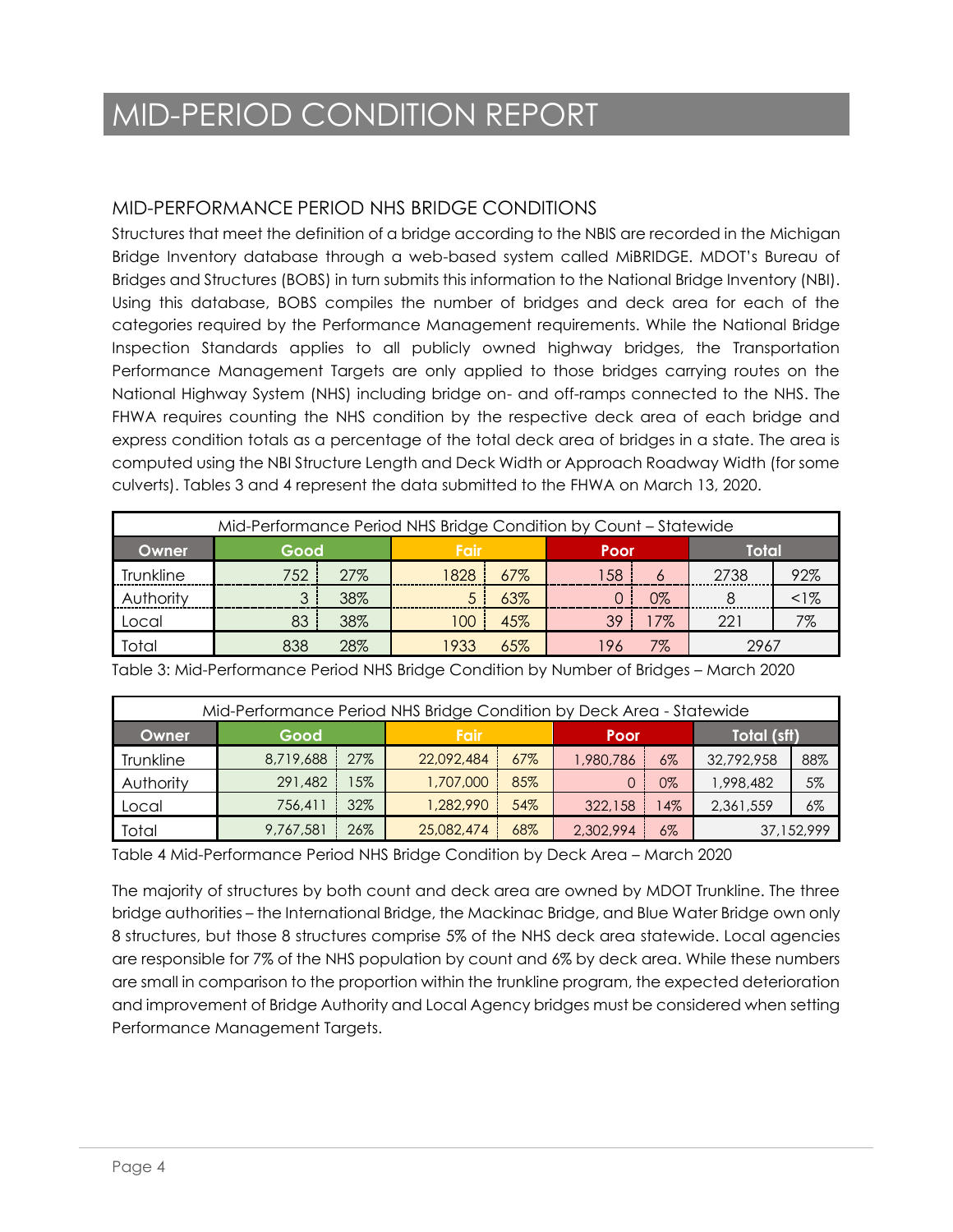# MID-PERIOD PROGRESS TOWARD TARGETS

### <span id="page-6-0"></span>MID-Period Progress Toward Targets

#### COMPARING MEASURED AND TARGET VALUES

The Mid-performance period condition reflects NHS NBI data through March 13, 2020. The actual conditions report in March of 2020 were **26.3%** in Good condition, **67.5%** in Fair condition and **6.2%** in Poor condition, by deck area. This is within 1% of the predicted Target Values, and the poor condition performance exceeded the target condition.



Figure 4: 2020 Target vs 2020 Measured

#### EVALUATING GOOD CONDITION

The target for Good condition was set as a combination of estimating the deck area that was expected to deteriorate and the deck area that was expected to be improved. This is demonstrated in Figure 5, which shows that 8.8% of the NHS deck area was predicted to leave Good condition and 2.3% was expected to enter Good condition during the time period. As shown, the Good condition deck area was predicted to decline and the mid-performance period target was set at 27.0%. However, the measured decline was slightly larger than predicted with a resulting Good condition by deck area of 26.3%. This 0.7% difference is 260,000 sft of deck area. The prediction for the 27.0% deck area in Good condition correlated to 23.4% of NHS bridges in Good condition by count. In 2020, the actual number of NHS in Good condition was significantly higher – 28.2%. This means that the reduction in Good deck area as compared to the target is less about the number of bridges that were maintained in Good condition, and more dependent on how large the bridges are that deteriorated. When analyzed by count instead of deck area, both the Good and Poor target were exceeded.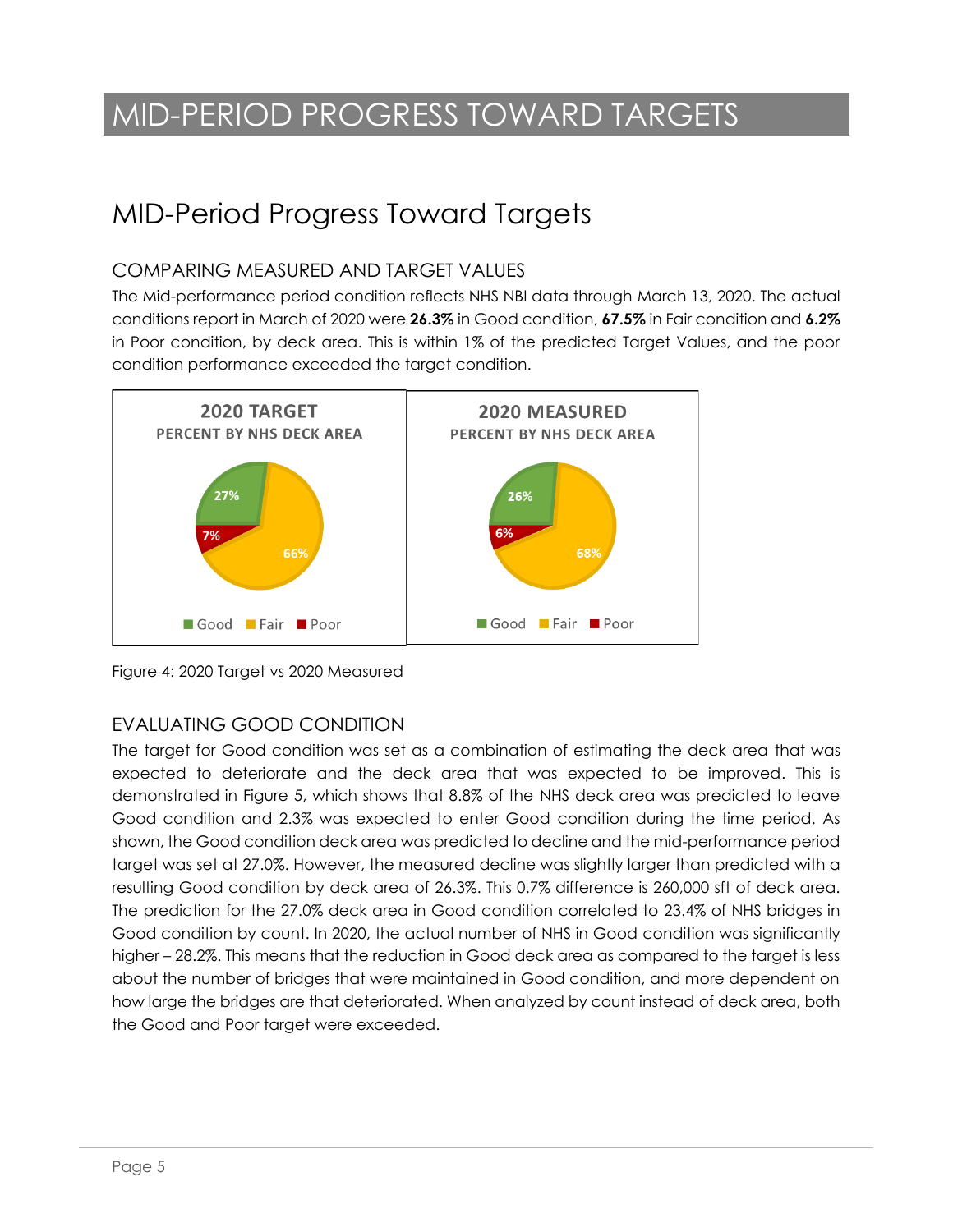### MID-PERIOD PROGRESS TOWARD TARGETS



Figure 5: Baseline to 4-Year Target Predicted Cycle of Life

#### GOOD BRIDGE DETERIORATION

Four "big bridges" deteriorated from good condition to fair condition during this performance period. As discussed when setting the targets, when measuring by deck area the impact of only a few signature structures can significantly impact the uncertainty within projections. The four bridges that fell to fair condition sum to 1.43M sft of deck area, or just under 4% of the Statewide NHS deck area. Additionally, these structures had extenuating circumstances which make it challenging to perform condition projections as refined of a level as two-years. The two Zilwaukee bridges are segmental concrete box girders. Michigan has few of these structure types and so there is significant uncertainty in the prediction of deterioration rates. The other two structures were found to have Alkali Silica Reactivity (ASR) damage in the substructure, which leads to accelerated deterioration.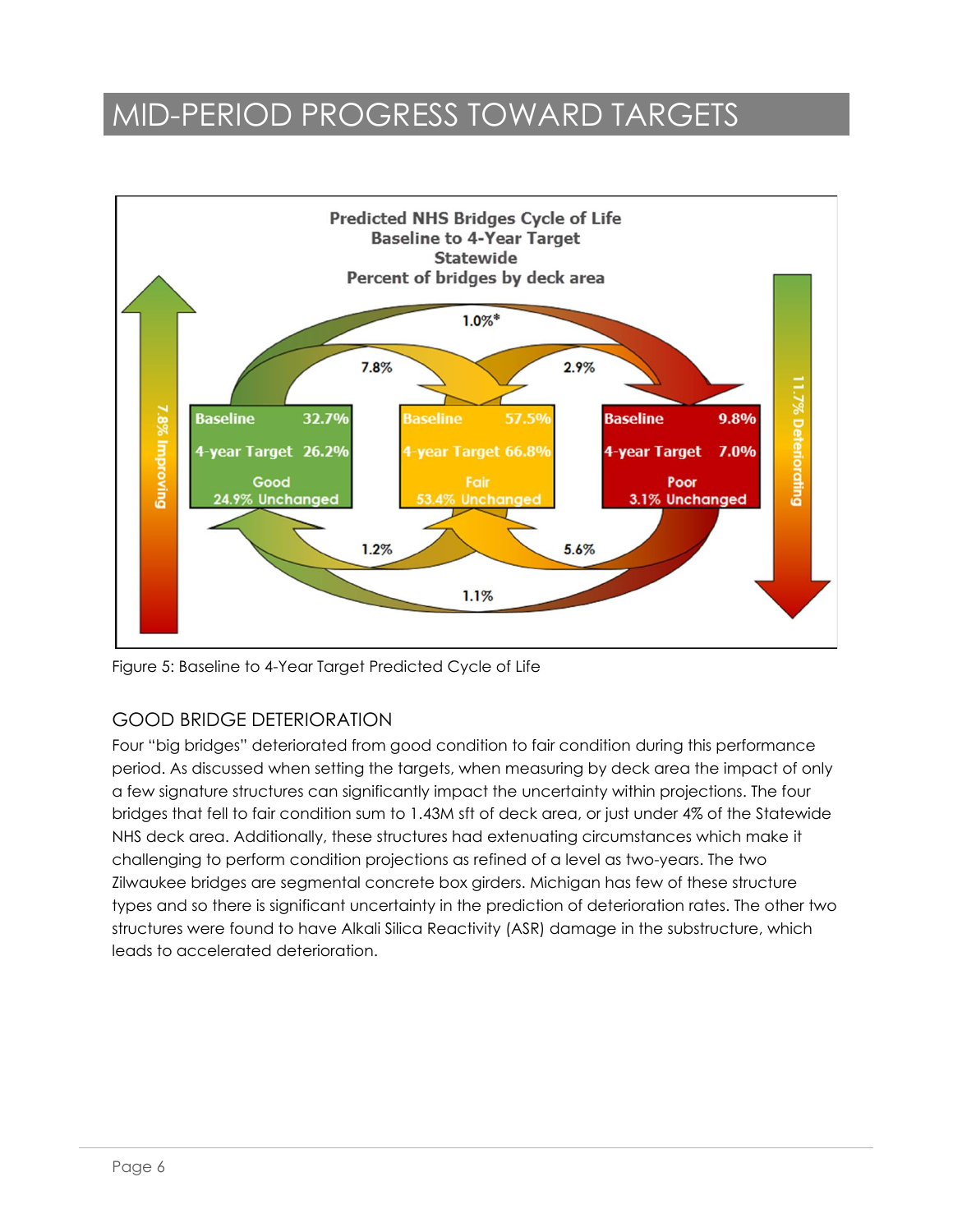# MID-PERIOD INVESTMENT STRATEGY

### MID-Period Investment Strategy

#### TAMP INVESTMENT CONSISTENCY ANALYSIS

As part of the requirements of the Transportation Asset Management Plan, MDOT performs an investment consistency analysis each year. This analysis demonstrates implementation of MDOT's TAMP. MDOT project selection is guided by investment strategies from the TAMP to make progress toward achievement of its targets for asset condition and performance of the NHS. The agency's Investment Consistency Analysis shows an alignment between MDOT's actual investment levels based on budgeted project obligations from FY 2018 to 2019 for specified work types, and MDOT's planned levels of investment included in the TAMP for these same work types.

| Bridge Investment - 2018 and 2019            |                         |                        |  |  |  |  |
|----------------------------------------------|-------------------------|------------------------|--|--|--|--|
| Trunkline (NHS and Non-                      |                         |                        |  |  |  |  |
| NHS)                                         | <b>TAMP Allocations</b> | <b>Obligated Funds</b> |  |  |  |  |
| Reconstruction                               | \$154 M                 | \$208 M                |  |  |  |  |
| Rehabilitation                               | \$81 M                  | \$55 M                 |  |  |  |  |
| Preservation                                 | \$68 M                  | \$66 M                 |  |  |  |  |
| Authorities and Local<br>Agencies (NHS only) | S41 M                   |                        |  |  |  |  |

Table 5: TAMP Investment Consistency Analysis

Implementation of bridge projects in FY 2018 exceeded the reconstruction investment estimate in the initial TAMP. This was primarily a result of two bridge replacements that accounted for \$62 million. One of the bridges was rated in serious condition and the other bridge was scour critical. Considering these factors, the agency is satisfied that the constrained bridge strategy included in the initial and final TAMP for years 2018 and 2019 have been implemented within reasonable expectations due to changing conditions and circumstances and while maintaining a risk based asset management strategy.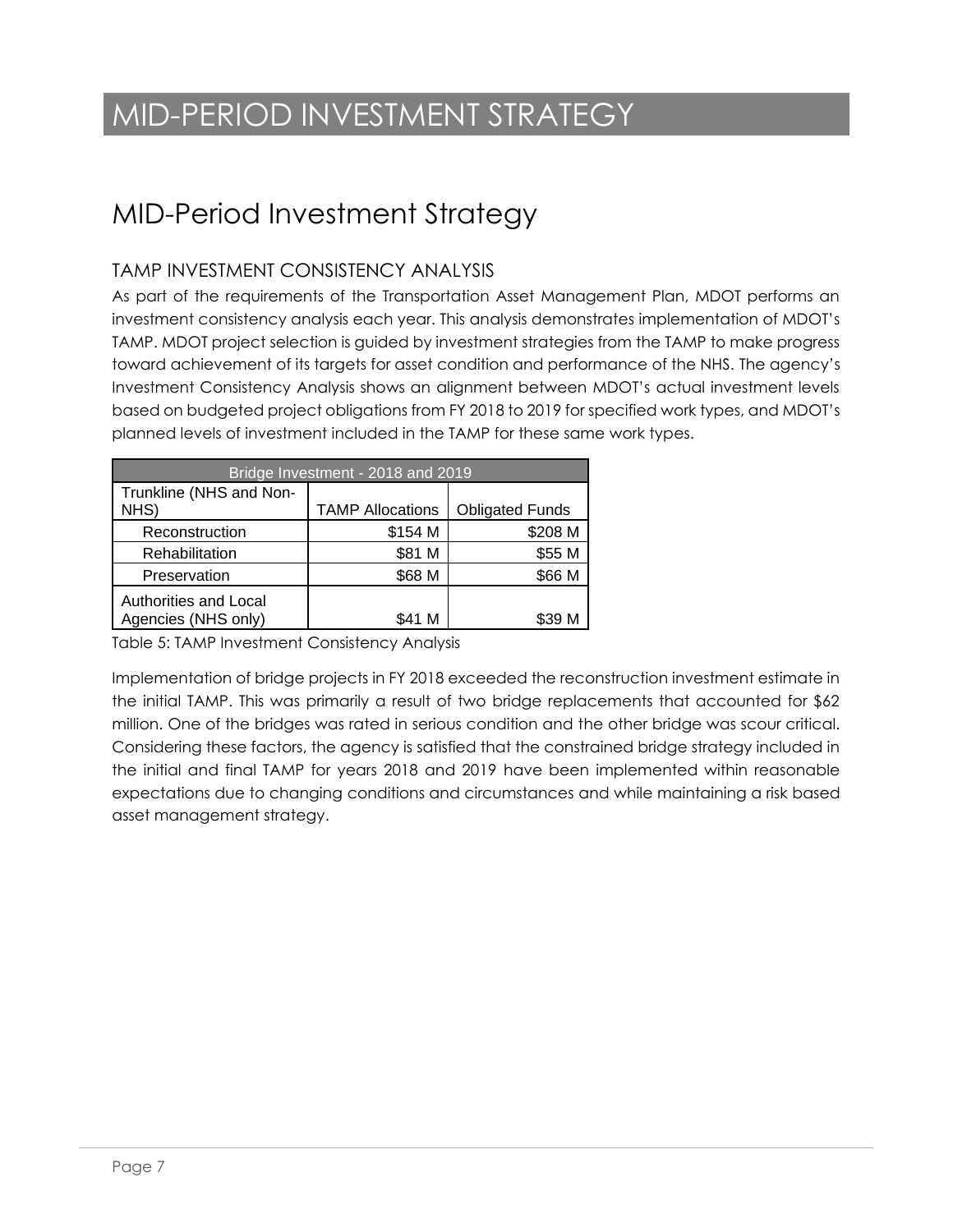### TARGET ADJUSTMENT

### Target Adjustment

#### DEVELOPING TARGETS

Starting from the condition reported with the NBI submittal on March 14th of 2018, the expected improved condition from projects and reduced condition from deterioration was summarized into expected condition in 2020 and in 2022. The deck areas in good, fair and poor conditions at each year were summarized. To account for uncertainty, the amount of deck area in good condition was conservatively reduced by 1%, and the amount of deck area in poor condition was increased by 1%. A 1% reduction for uncertainties reflects about 30 average size structures that either deteriorated faster than predicted or that did not see as much of an improvement as predicted.

Unfortunately, four of the bridges that deteriorated faster than predicted dwarfed the 1% reduction planned for uncertainties. If the four large deck area structures had remained in Good condition, then the NHS Good Condition Target would have been exceeded at a value of 30.1%. To account for this unforeseen circumstance and to bring the 2022 targets in alignment with current conditions, the target setting analysis was repeated by combining the current condition (therefore accounting for the bridges that deteriorated faster than predicted), the predicted deterioration rates of the remaining bridges as well as the expected condition following programmed projects.

#### ADJUSTING TARGETS

The 2018 and 2020 measured values and the updated 2022 Targets are shown in Figure 6. Overall, the number of Good bridges is expected to decline significantly as preservation efforts tend to extend life in Fair condition. Additionally, there is a large population of bridges that have exceeded the expected time in Good condition. By applying the statewide median time, they are predicted to fall to Fair condition at any time, and so they are reflected as in Fair condition in the targets. It could be that unique factors or preservation activities have extended the time in Good condition for these structures.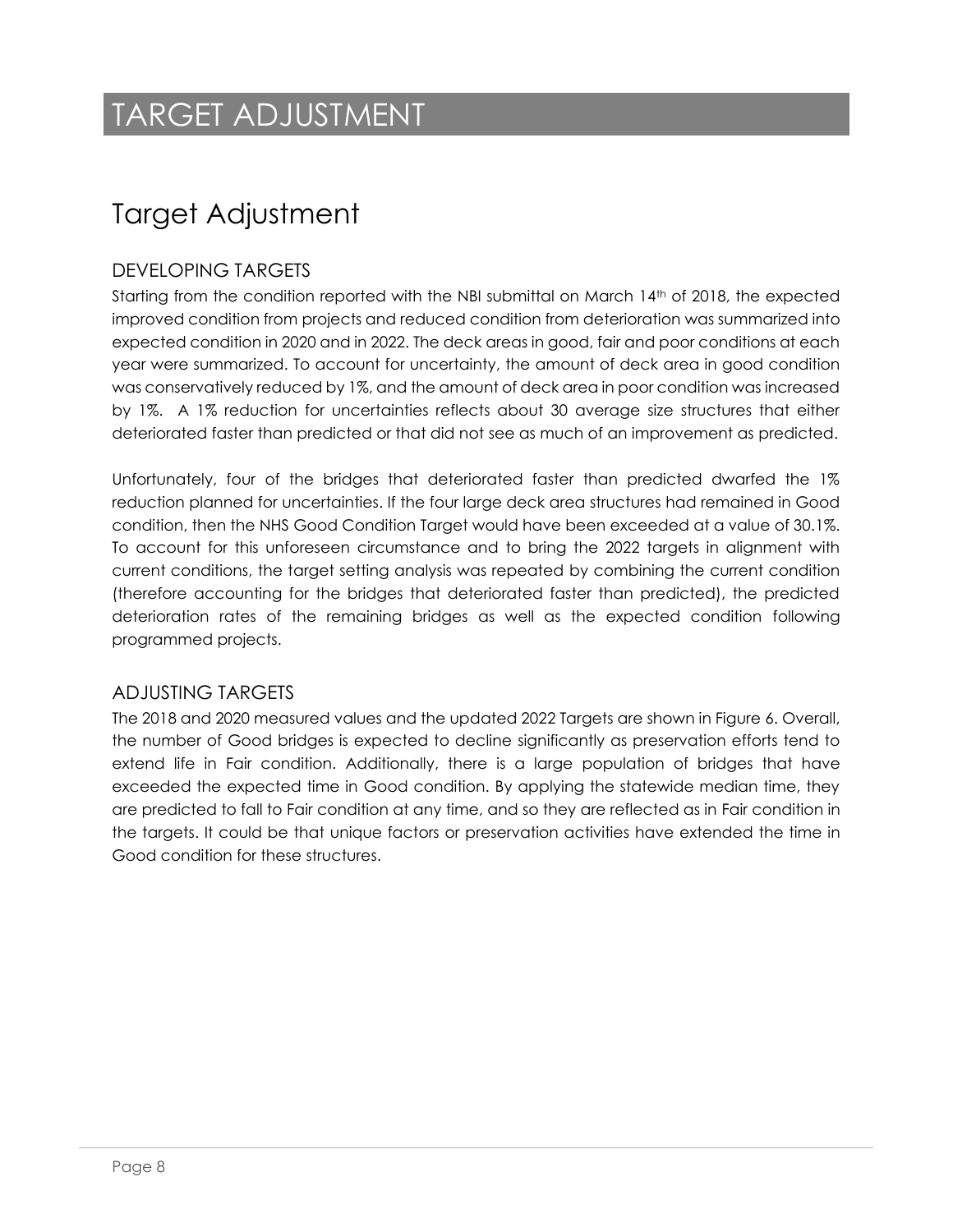### TARGET ADJUSTMENT



Figure 6: Proposed Targets – 2020 analysis

The amount of bridges in Good condition is predicted to decrease and the amount of deck area in Poor condition is predicted to increase. This is consistent with previous targets, except it accounts for the deterioration of the big bridges discussed previously which account for nearly 4% of the NHS deck area statewide. The amount of Fair deck area will require a sustained commitment to preservation in order to prevent an unsustainable amount of fair bridges from falling into poor condition.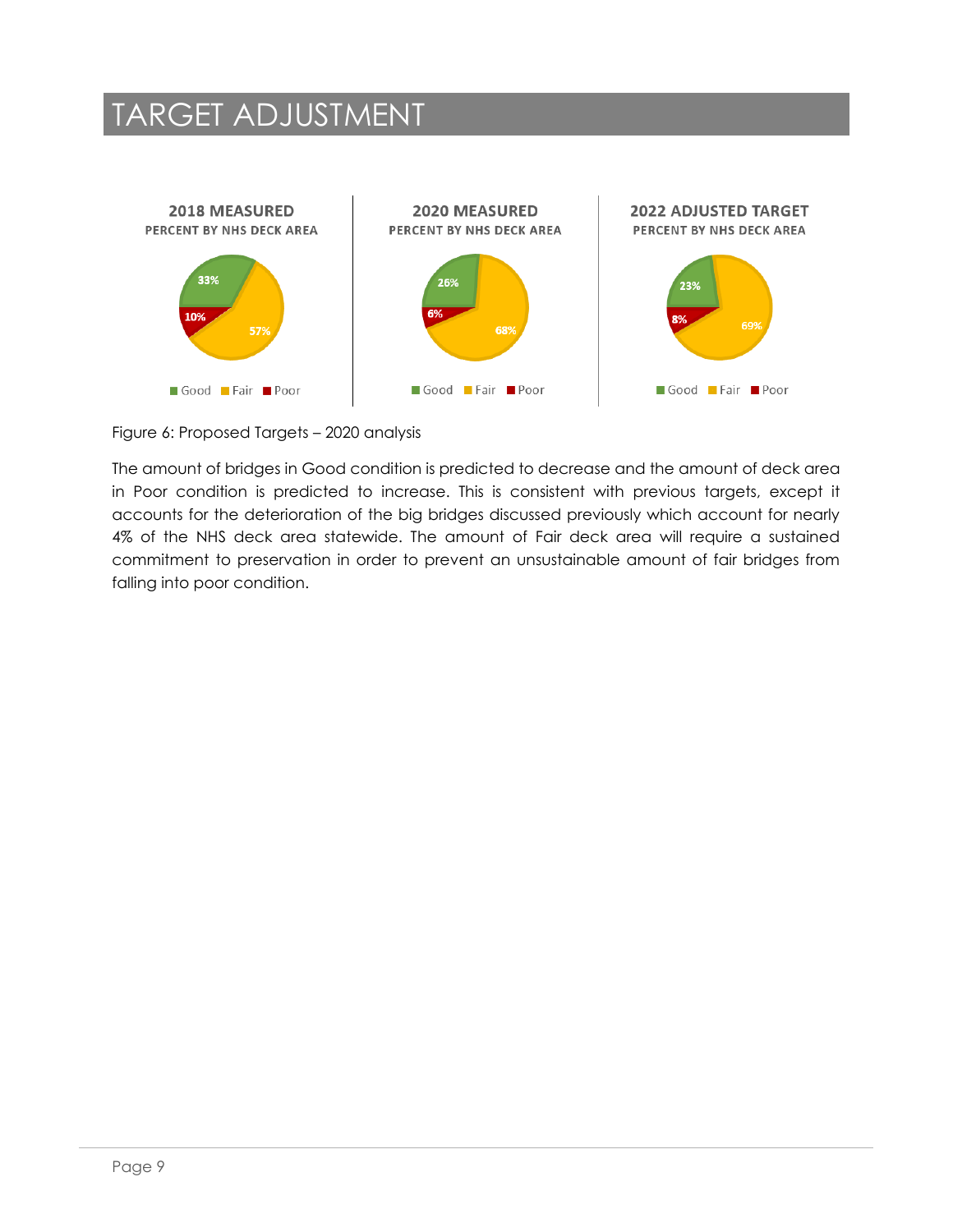# MPO COORDINATION

### MPO Coordination

The MPO's established targets supporting the State DOT's statewide bridge performance targets. As part of the Full Performance Period Progress Report, MPOs will report their established targets, performance, progress, and achievement of the targets to their respective state DOT in a manner that is agreed upon by both parties and documented in the Metropolitan Planning Agreement. The MPOs are not required to provide separate reporting to the FHWA. However, State DOTs and MPOs will need to coordinate and mutually agree to a target establishment reporting process. The minimum penalty threshold requires that no more than 10% of NHS bridges measured by deck area be classified as structurally deficient.

MDOT provided estimated condition for each MPO's population of bridges, however it was not recommended that they were adopted as specific targets. As discussed earlier, predicting deterioration applies statewide average deterioration rates to all bridges. Some bridges will deteriorate faster while some will deteriorate slower. At the network level, these differences tend to balance. When looking at smaller populations, the difference between specific bridge deterioration and statewide averages can lead to large differences between predictions and measured values. When the performance values are measured in terms of deck area rather than count, large bridges can exacerbate this discrepancy.

MDOT also created a Transportation Performance Measures Dashboard for MPOs and bridge owners to aid in reviewing targets. The 2018 baseline data can be found at [https://mdot.maps.arcgis.com/apps/webappviewer/index.html?id=26ddc82bc9634e05a055cd4](https://mdot.maps.arcgis.com/apps/webappviewer/index.html?id=26ddc82bc9634e05a055cd4a6747818f) [a6747818f.](https://mdot.maps.arcgis.com/apps/webappviewer/index.html?id=26ddc82bc9634e05a055cd4a6747818f) The 2020 data can be found at

[https://mdot.maps.arcgis.com/apps/webappviewer/index.html?id=91289b5580114648a4ae0b4](https://mdot.maps.arcgis.com/apps/webappviewer/index.html?id=91289b5580114648a4ae0b4d002c565b) [d002c565b.](https://mdot.maps.arcgis.com/apps/webappviewer/index.html?id=91289b5580114648a4ae0b4d002c565b) These pages represent a snapshot of data at the time of the NHS bridges in the NBI submittal to FHWA, and is what will be used by FHWA to evaluate the targets. For more current information, all NBI bridge data is updated monthly at https://Michigan.gov/bridgeconditions .